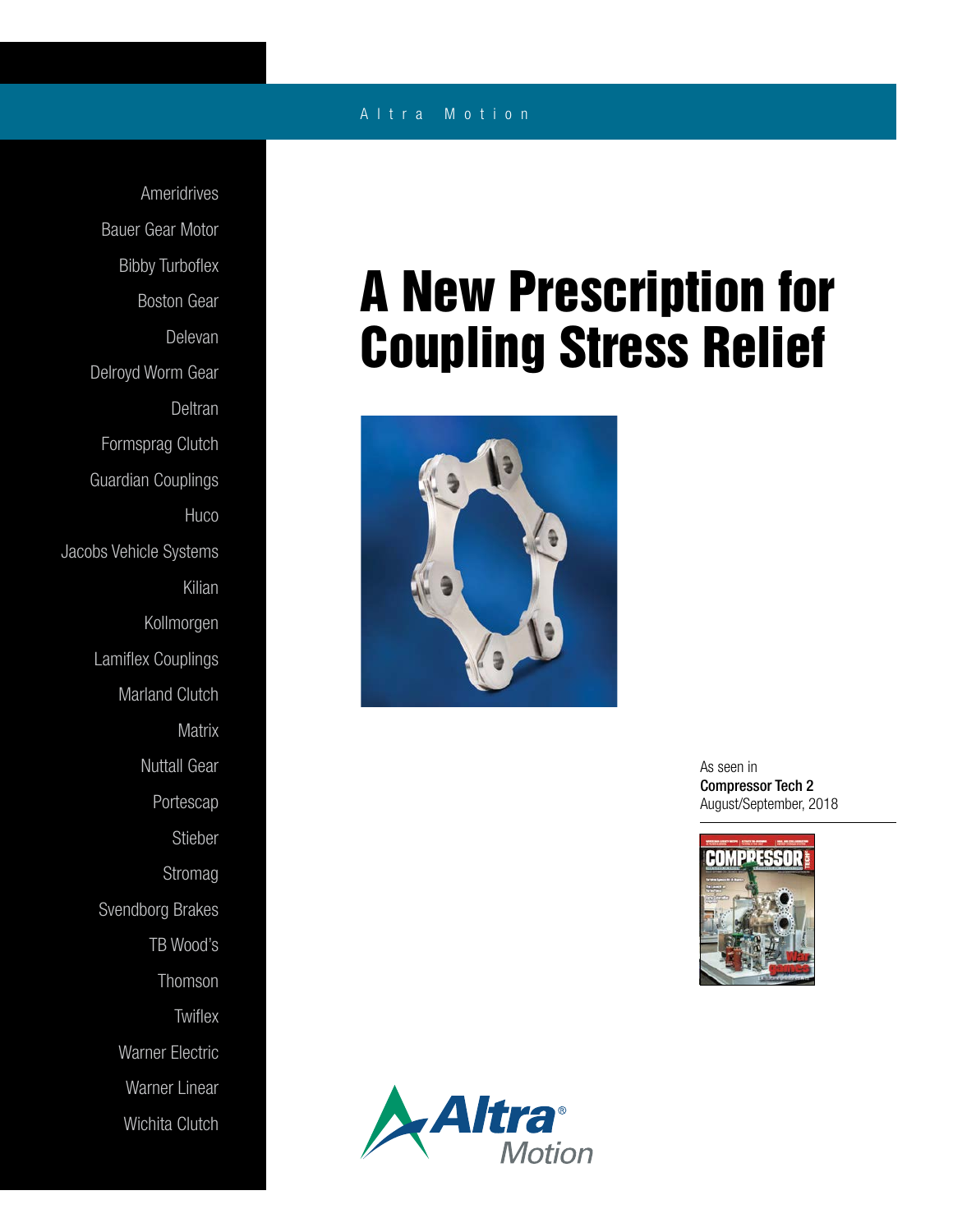## A New Prescription for Coupling Stress Relief

Revolutionary advancement in disc technology improves high-performance coupling reliability.



Altra coupling brands have developed the Tri-Bushing™, a unique flex element/blade triangular bushing design that increases the axial capability of high performance flexible disc couplings used in turbomachinery applications.



Traditional round bushings installed on a scalloped flex element/disc pack.

Flexible couplings designed for critical turbomachinery must accommodate angular and axial movement due to thermal growth. In steam and gas turbine applications, for example, machinery shafts, casings and piping expand as their temperature increases.

 When axial deflection is significant, spacers are purposely made short to stretch the coupling statically. A good "rule of thumb" is that when the thermal growth exceeds 25% of the coupling's capacity, it is designed with "pre-stretch". Where possible, couplings are designed to grow into their neutral, relaxed position. In many cases, however, couplings must operate in a compressed (or stretched) mode to accommodate this movement.

 The API 671 standard for "Special-Purpose Couplings for Petroleum, Chemical, and Gas Industry Services" requires couplings to accommodate .20 degree of angular misalignment. In most cases, expensive turbomachinery drivetrain components are laser-aligned for maximum precision but, at 1/5 of a degree, the impingement of the flex element around the bushings does not typically result in failures due to the radius and low angle.

 When approaching the axial limit of a disc coupling, while accommodating for angular offset, the disc packs become highly stressed at the bushings. Proper selection of turbomachinery couplings can sometimes be based on axial thermal growth rather than the torque requirement. A larger coupling may be needed to handle the axial growth.

 Mark O'Neil, Chief Principal Engineer for Altra Industrial Motion's coupling brands, discussed how his team, comprised of engineers from Ameridrives and Bibby Turboflex, dealt with issues experienced in developing improved disc coupling designs for high angular misalignment in certain applications.

 "The focus of our team's attention was on the coupling's blade/flex elements. While developing coupling solutions for the turbomachinery market, we needed to ensure that our legacy disc coupling design could be retrofitted with a new flex element," O'Neil said. "This meant that the flex element bolt circle was locked in from the start, which limited many of the design options we could explore".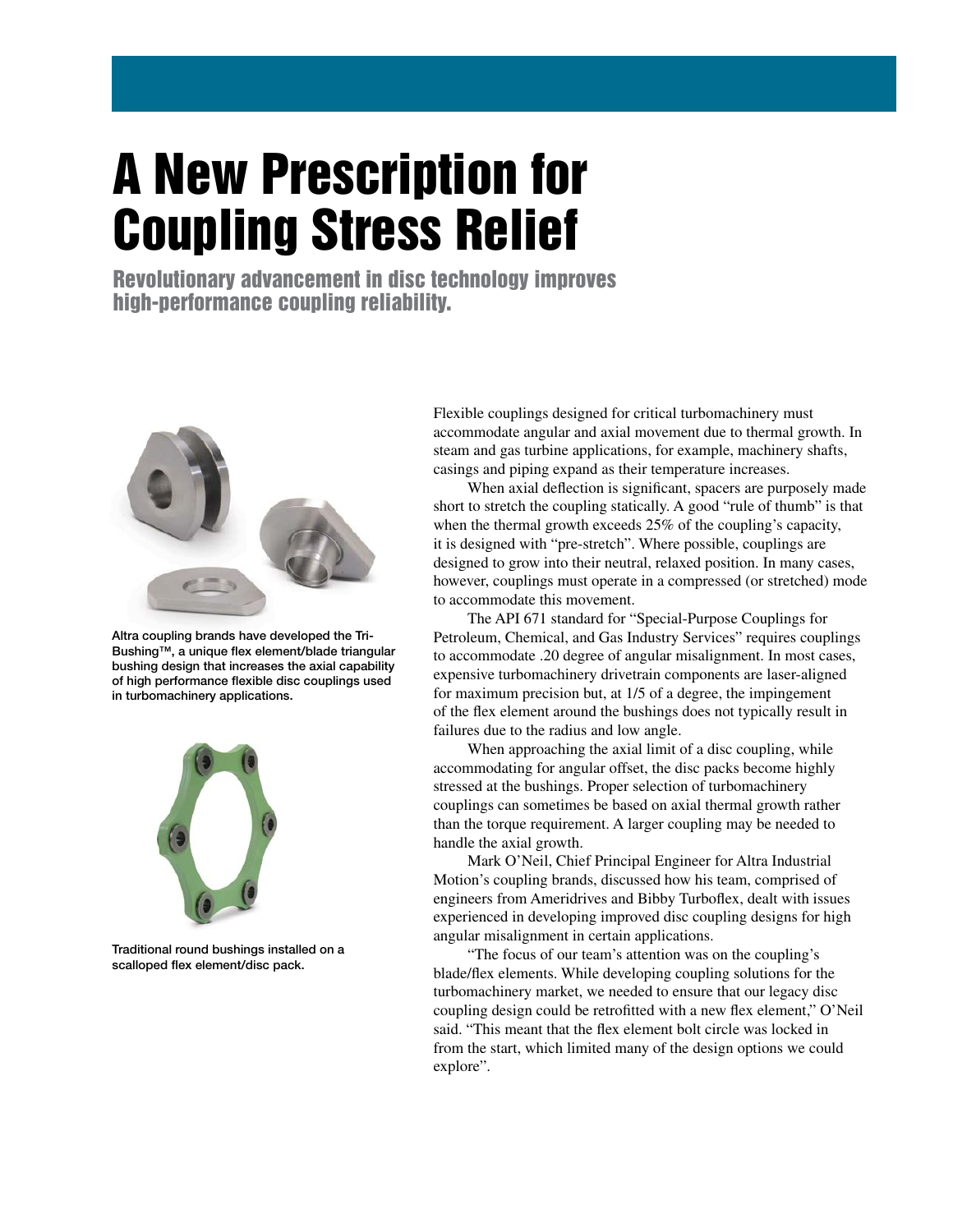With this constraint, the design process was initiated, including finite element analysis and prototype testing. Historically, dynamic testing for new coupling designs is performed for 100 million cycles. Unfortunately, during the early prototype testing, coupling failures were consistently occurring between 40 million and 50 million cycles.

 The engineering team attempted to solve the problem by varying the thickness of the blade/flex elements, but the failures continued. The blade failures were all in the areas where the disc material bent around the traditional round bushings positioned at the bolt holes (see Figure 1).

 "Based on these findings, we looked at how we could eliminate or reduce the damaging impact on the disc coupling blades as they bent around the apex of the bushings at the tangents," said O'Neil. "Ultimately, this led to the development of the revolutionary new Tri-Bushing™ design."

 The unique bushing design profile features two straight sides that significantly reduce and redistribute the stresses that typically occur around the disc pack bushings. The FEA results shown in Figure 2 provide a comparison of the stress reductions.

 "Utilizing the new Tri-Bushing design can increase a couplings axial capability by more than 33%," Oliver Doidge, Turbomachinery Business Development Manager at Altra explained. "Given this significant increase in axial growth capability, in many applications, coupling designers no longer need to upsize their coupling to accommodate this growth. In addition to the cost-saving benefit, lateral vibration problems may be avoided with a smaller coupling. A higher safety factor results regardless of the misalignment required."

 The new Tri-Bushing design from Altra is now available for use in all new Ameridrives, Bibby Turboflex, TB Wood's and Lamiflex disc couplings. New disc packs with Tri-Bushing stress reduction technology can also be retrofitted into existing couplings as part of repair or rebuild services performed at various Altra coupling facilities around the world.



Figure 1: Blade failures where the disc material bent around the traditional round bushings.



Figure 2: FEA stress comparison of a typical round bushing and a Tri-Bushing™.